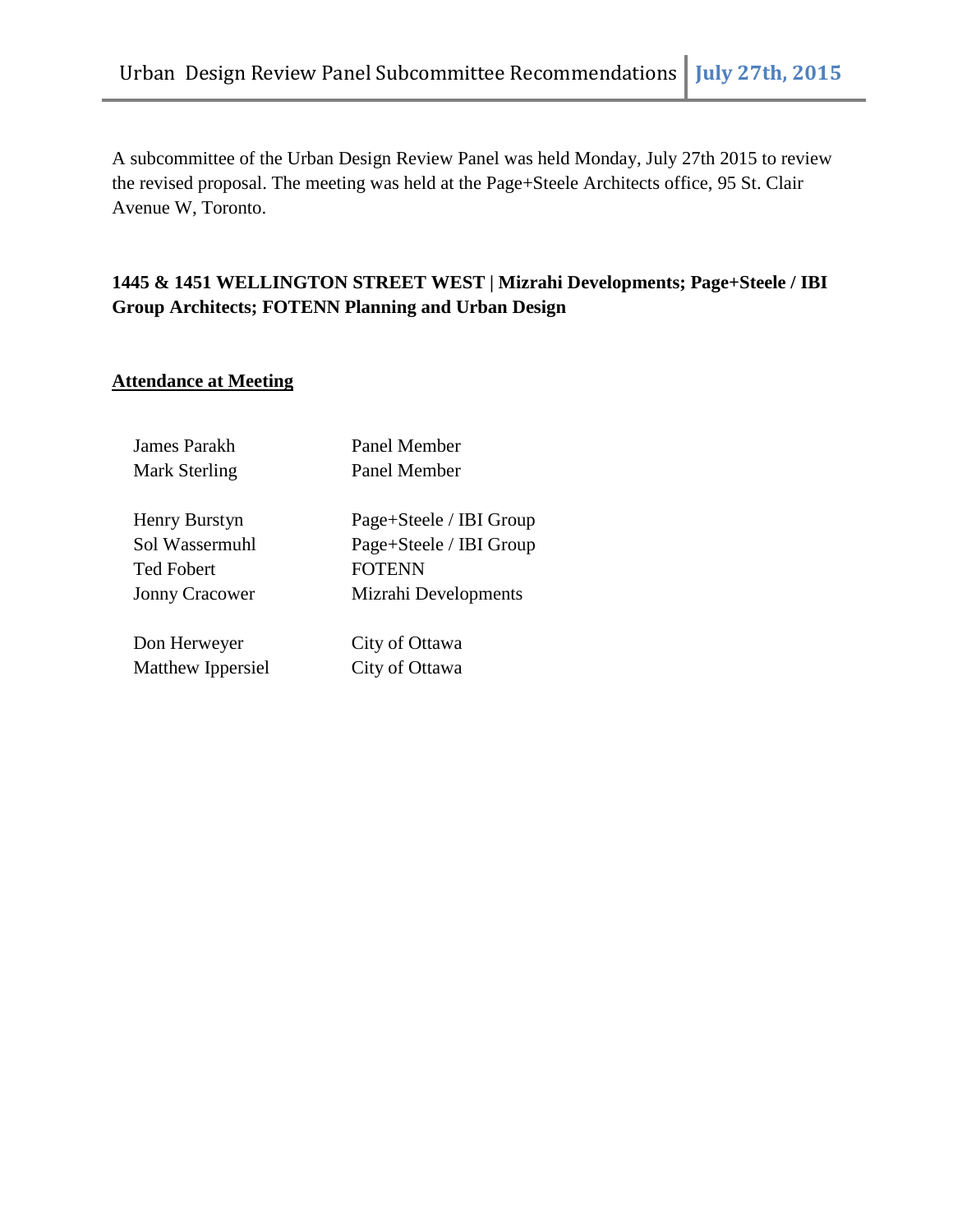## **General Comments**

• The subcommittee generally agrees that this will be a handsome building, but expressed concern that the new proposal may be too tailored to the Ontario Municipal Board's direction. The redesign of the cap of the building achieves a landmark top, but its integration into the rest of the building needs to be strengthened.

#### **Integration of the Roof**

- The redesigned rooftop has achieved a landmark top to the building, but has resulted in the top three floors appearing somewhat detached from the remainder of the scheme. The base and the top are both strong elements, but read as two separate objects. The Subcommittee strongly recommends exploring ways of drawing elements from base, up into the mansard roof to have it read more as a singular volume.
- Stronger vertical elements should be pronounced in the plinth and drawn up into the roof to soften the cornice line and better integrate the two elements (see attached sketches). In some places, the vertical elements would end at the ninth floor, and in others, would extend past the cornice line to the tenth floor.
- The NBC Building in Chicago was used as an example of strong verticality that extends up beyond the building step back.
- Illuminating the buttresses could be used to highlight the vertical elements and emphasize the effect of verticality at night. Renderings of the building at night should be produced.
- The east facade of the building should also receive additional attention, as the view from Wellington will be a particularly important one. The mass of the top three floors sits particularly heavily on the base from this viewpoint.
- The corners of the building may also be good areas to draw elements of the body of the building into the mansard roof.

## **Corner Element**

- The Subcommittee questioned whether a strong tower feature at the corner is necessary. Designing a residential building as a landmark can be difficult, so this approach is understandable, however New York City apartment buildings often achieve their landmark status through a robust presence, rather than through a civic contribution such as a tower. A simple rounded corner without a spire and a greater gesture to the mainstreet facade may be sufficient to achieve a landmark building.
- The top of the corner tower also seems over-articulated with the spire. The Subcommittee recommends simplifying the spire and removing the dormer windows on the corner.